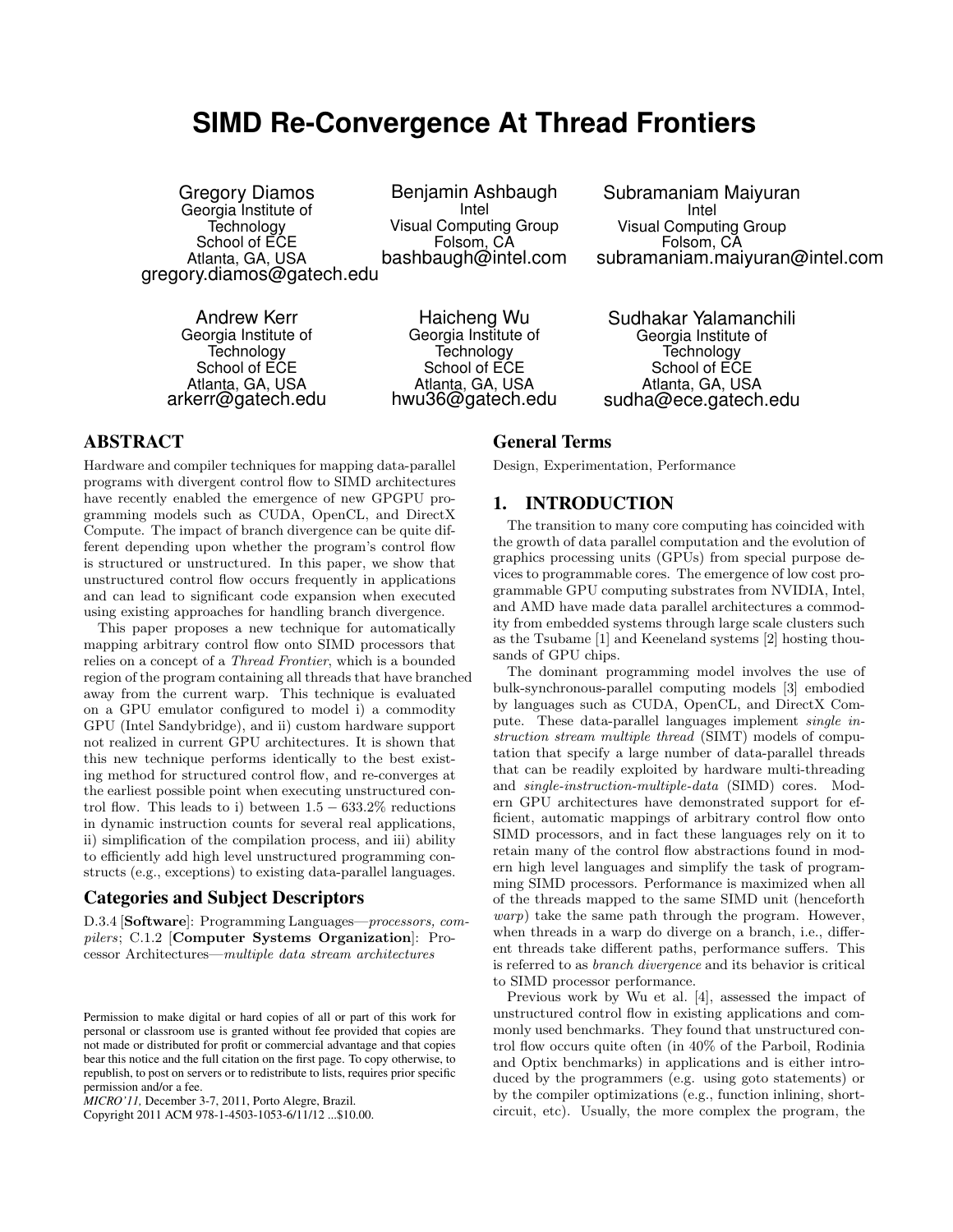more likely the existence of unstructured control flow. They investigated techniques for converting unstructured control flow to structured control flow and found that these techniques can substantially increase static and dynamic code size. Further, the analysis reported in this paper found that the dynamic code expansion in the presence of unstructured control flow (with no transformation) could be substantial (see Section 6). Finally, we note that several desirable language features (e.g., exceptions) naturally lead to unstructured control flow. We show that this commonly leads to performance degradation, even if exceptions are not encountered at runtime. Consequently, we argue that support for unstructured control flow is justified by its frequency of occurrence, performance impact, and the functionality it enables.

This paper proposes a novel scheme - thread frontiers to address branch divergence in SIMD processors. For each basic block, the thread frontier of that block is informally defined as the set of other basic blocks where all other diverged threads may be executing. At runtime, if a thread is executing basic block BB, all other threads from the same warp will be found in the thread frontier of BB. The principle contribution of thread frontiers is its ability to efficiently handle unstructured control flow in SIMD processors. Threads in a warp are permitted to re-converge earlier than achieved in existing schemes thereby eliminating code expansion due to branch divergence. Thread frontiers can in fact be implemented on some modern GPUs. We report on the performance from modeling this implementation as well as simulation results of a proposed native implementation. Our evaluation has considered 8 existing highly tuned applications and 5 microkernels representing (desirable) language features not typically supported in GPUs . Specifically, this paper makes the following contributions.

- We show how unstructured control flow causes dynamic and static code expansion (1.5%-633%) for existing hardware and compiler schemes for handling control flow on SIMD processors. We show that this code expansion can severely degrade performance in cases that do occur in real applications.
- To handle unstructured control flow effectively, we introduce a new concept of a thread frontier that can be used conservatively by a compiler or optimistically with hardware support to identify the earliest re-converge point of any divergent branch, thereby avoiding any code expansion when executing programs with unstructured control flow.
- We describe how thread frontiers can be implemented using existing hardware on a modern GPU - Intel Sandybridge - and provide an empirical evaluation of performance using a Sandybridge emulator.
- We evaluate the performance of thread frontiers using native hardware support modeled using extensions to a GPU emulator.
- We show how support for thread frontiers can make it acceptable, from a performance perspective, to support language features such as divergent function calls and exceptions in SIMD processors. These features produce unstructured control flow.

# 1.1 Organization

The remainder of the paper first introduces existing reconvergence mechanisms, and then thread frontiers by way of an illustrative example. The following sections describe the compiler and hardware support. The paper concludes with a description of the results of the evaluation of a benchmark suite of CUDA applications with unstructured control flow, lessons learned and directions for future research.

# 1.2 Terminology

Terms used to describe GPU abstractions such as dataparallel threads and groups of threads that are mapped to a SIMD unit vary in the literature depending on the specific GPU being considered. The NVIDIA terminology is adopted in this paper to maintain consistency with related work. A warp refers to the threads executing on a SIMD processor - one thread per SIMD lane. When reading Intel documentation, it is necessary to use the term channel to refer to an NVIDIA thread, and thread to refer to an NVIDIA warp. This means that the per-thread program counters (PTPCs) used in this paper are referred to as per-channel instruction pointers (PCIPs) by Intel.

# 2. RE-CONVERGENCE MECHANISMS

# 2.1 Predicate Stack

In 1982 the CHAP [5] graphics processor introduced the concept of a stack of predicate registers combined with explicit if-else-endif and do-while instructions to transparently enable the execution of structured control flow on a SIMD processor. In their work concerning dynamic warp formation, Fung et al [6] also describe a technique that they refer to as immediate post-dominator re-convergence (PDOM), which extends the concept of a predicate stack to support programs with arbitrary control flow using **branch** and re-converge instructions. This is done by finding the immediate post-dominator for all potentially divergent branches and inserting explicit re-converge instructions. When a divergent branch is executed, a predicate mask and PC is computed for each unique branch target and pushed onto a stack. Execution continues using the top entry on the stack, and the stack is popped when a re-converge point is hit. In order to resume execution after all paths have reached the postdominator, the program counter of the warp executing the branch is adjusted to the instruction immediately after the re-converge point before the first entry is pushed onto the stack.

# 2.2 Per-Thread Program Counters (PTPCs)

Although previous generations of Intel GPUs have used the predicate stack mechanism for control flow, a new mechanism was introduced starting with the Sandybridge processor. According to the ISA reference manual [7], the mechanism changes by removing the predicate stack and instead introducing a program counter (PC) for each thread along with the main PC for each warp. When an instruction is issued the per-thread PC is checked against the warp PC. If they match, that thread is enabled and its PC is advanced along with the warp PC. Otherwise, it is disabled and it is not modified. The warp PC is always modified, either by incrementing to the next instruction in the basic block or by updating it according to the outcome of branch instructions. This is discussed in greater detail in Section 5.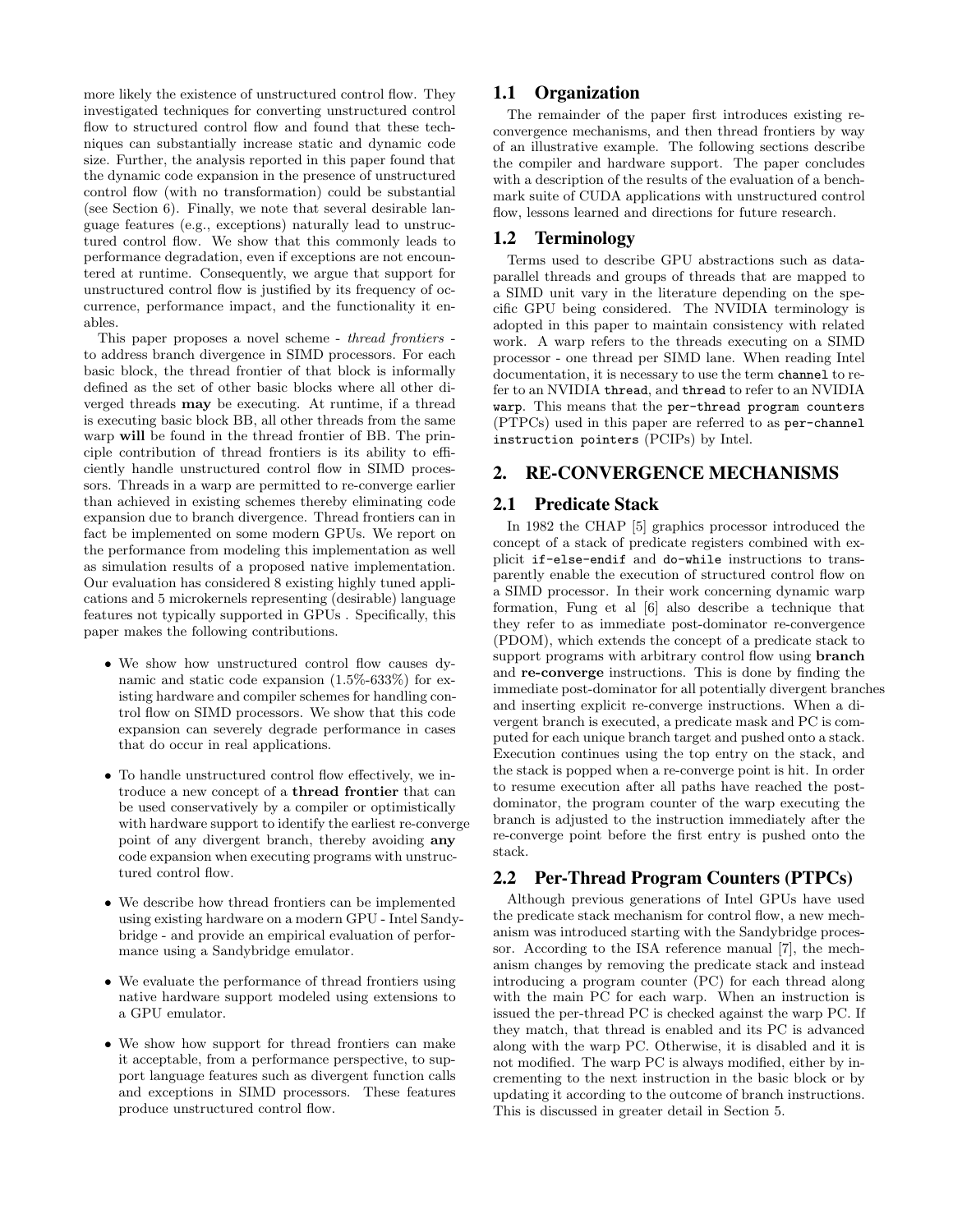

Figure 1: An example of an application with unstructured control flow leading to dynamic code expansion.

The ISA is augmented with explicit if-else-endif and do-while instructions that modify the per-thread PCs accordingly to handle control flow divergence. For example, if-else-endif is implemented by advancing threads that evaluate the if-condition to be False to the first instruction of the else block. If all threads branch then the warp PC is advanced immediately to the else block, skipping the then block. However, if the branch is divergent, the remaining threads (along with the warp PC) fall through and execute the body of the statement until they reach an explicit else instruction. This instruction advances the PTPCs of the active threads to the first instruction after the end-if. The warp PC then advances to the first instruction of the else block and any waiting threads are picked up. Eventually, they will reach the end-if and find the disabled threads waiting there. At that time, the PCs of all threads will match the warp PC and re-convergence will occur.

# 3. POTENTIAL OF THREAD FRONTIERS

This section presents an example that illustrates the potential of re-convergence at thread frontiers compared to existing schemes. Consider the C sourcecode shown in Figure 1 (a) and the corresponding program control flow graph (CFG) shown in Figure 1 (b). This code segment represents an example of unstructured control flow that can occur due to compiler optimizations. It is possible for threads in a warp to take different paths through the program resulting in some serialization of thread execution on a SIMD processor and increase in dynamic instruction count.

In the context of SIMD processors, threads in a warp that take different (divergent) paths through the code must always be joined (re-converged). The scheme that is currently used by the majority of commodity GPUs for determining re-convergence points for divergent SIMD threads is referred to as immediate post-dominator (PDOM) re-convergence [6]. Informally, the immediate post-dominator of a branch in a control flow graph (CFG) is the node through which all paths from the branch pass through and which does not post-dominate any other post dominators. Thus, they present natural opportunities for re-converging threads. In our example, with PDOM all threads that enter at the Entry node are re-converged at the Exit node and have a execution schedule shown in Figure 1 (d). This can lead to inefficiencies as described below, and explored in greater detail by Wu et al.  $[4]$ .

Consider a warp with four threads executing this code seg-

ment. Consider the specific case where threads T0, T1, T2, and T3 take execution paths (BB1, BB3, BB4, BB5), (BB1, BB2), (BB1, BB2, BB3, BB5), and (BB1, BB2, BB3, BB4) respectively. On entry all threads in the warp execute BB1 which ends in a divergent branch. Threads T1, T2, and T3 (designated [T1, T2, T3]) branch to BB2 while thread T0 ([T0]) branches to BB3. Note that under existing schemes, these threads will not re-converge until the Exit node, which is the immediate post-dominator. Now, assume the thread scheduler selects BB2 for execution  $\overline{1}$ . Thread [T0] is disabled while [T1, T2, T3] are active; they execute BB2 to reach the divergent branch at the end of BB2. Now we have [T1] branching to Exit while [T2, T3] branch to BB3. Assume that the thread schedule selects BB3 to be executed by [T2, T3]. Note that at this time, thread [T0] is still (also) disabled waiting to execute BB3. Under PDOM [T0] will be enabled and executed at some future point in time. Thus BB3 would be executed twice - first for threads [T2, T3] and then for [T0]. Under thread frontiers, threads [T2, T3], and [T0] can be re-converged immediately and executed. Hence BB3 is fetched and executed only once.

In general, over time the warp will have a pool of disabled threads waiting to be enabled and active threads executing a basic block. The key observation here is that in the presence of unstructured control flow, divergent paths pass through common basic blocks (BB3 in our example). Code expansion occurs if they re-converge at a later block. Here, the threads [T2, T3] and [T0] will execute at different points in time depending on the thread scheduler and therefore BB3 will be executed twice. Note the schedule of execution in Figure 1 (d) for PDOM where blocks BB3, BB4 and BB5 are fetched and executed twice at two different points in time. The PDOM approach suffers from such code expansion in the presence of unstructured control flow.

At any point in time the set of all basic blocks where divergent threads may be executing is referred to as the current thread frontier. In this example, and at the point described above when [T2, T3] are about to execute BB3, the thread frontier is comprised of blocks BB3 ([T0]), Exit  $([T1]),$  and BB3  $([T2, T3]).$  The key insight is that if we keep track of the thread frontier, we can re-converge threads at the earliest point in time. In this example, [T0] could be re-converged with warp [T2, T3] and the new warp [T0, T2, T3] can enter BB3. Block BB3 would only be executed once.

 $9<sup>1</sup>$  In most implementations of PDOM [6], the next PC is chosen from the top entry in the predicate stack.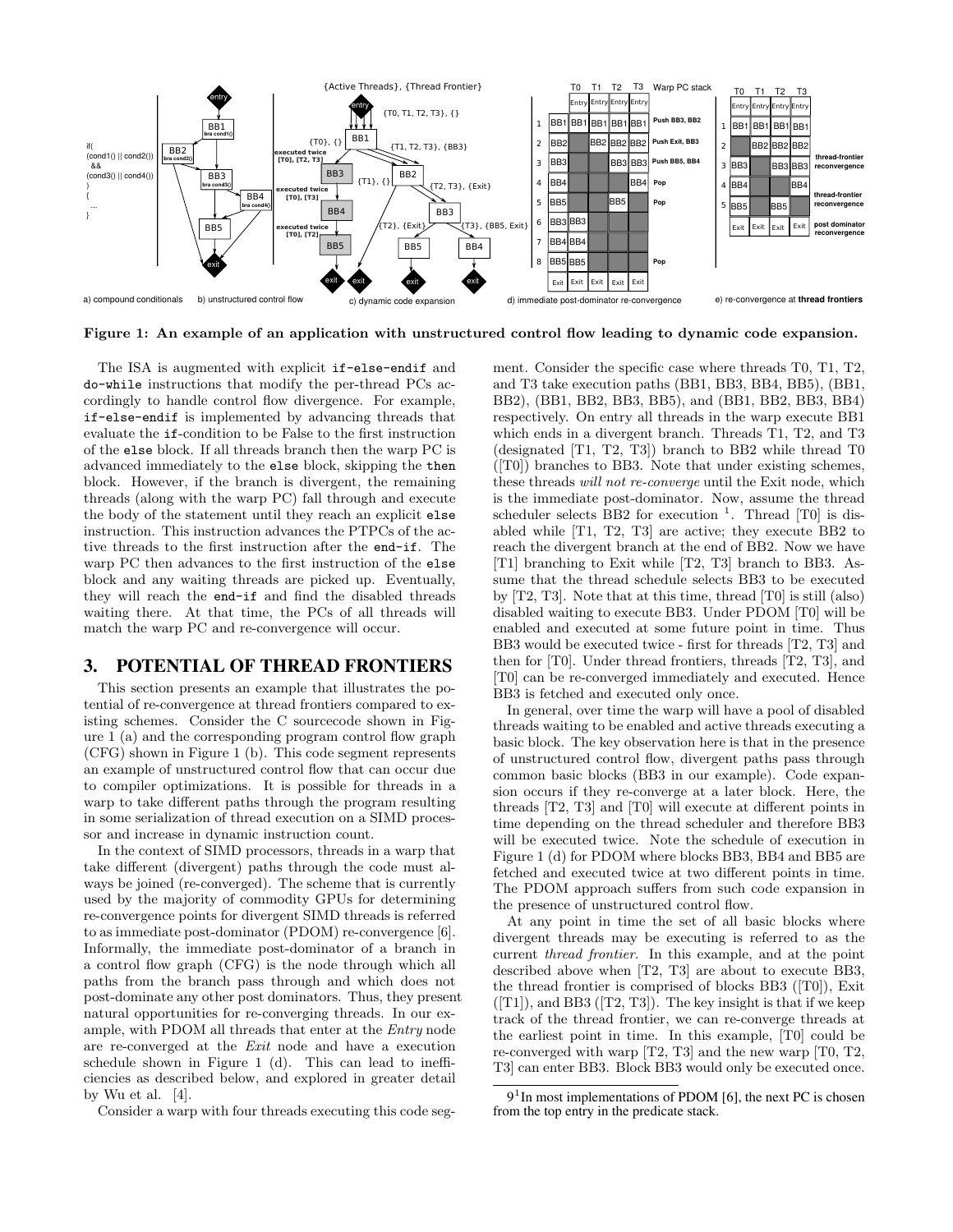

Algorithm 1: Computes the thread frontier of each BB.

In order for this to be feasible, warps [T0] and [T2, T3] need to reach BB3 at the same time. This can be accomplished by placing constraints on the scheduling order of threads - in this paper, this is achieved by assigning a scheduling priority to each basic block. Using an emulator, we i) evaluate the direct microarchitecural support for this prioritization mechanism, and ii) model and evaluate a proposed software implementation for the Intel Sandybridge GPU. This implementation is shown to produce significant gains in execution time of kernels with unstructured control flow.

Overview: In summary, re-convergence at thread frontiers is composed of the following elements.

- 1. A priority that is assigned to each basic block in the program (compiler).
- 2. A scheduling policy that ensures threads execute basic blocks in this priority order (hardware).
- 3. The preceding steps ensure that the thread frontier of a divergent branch can be statically computed. Insert the re-convergence checks at appropriate points in the code (compiler).
- 4. On encountering a compiler-placed re-convergence check during execution, check for disabled threads in the thread frontier and re-converge if possible (hardware).

The following sections describe each of these steps.

## 4. COMPILER SUPPORT

This section describes the compiler support for thread frontiers. While alternative HW/SW implementation techniques are feasible, all thread frontiers implementations must preserve the following two properties.

- If any thread in a warp is disabled, it is waiting in the thread frontier of the basic block being executed.
- If a partially enabled warp (at least one thread is disabled) enters a block in its thread frontier, a check must be made for re-convergence.

The thread frontier is constrained by 1) the control flow structure of a program, and 2) the scheduling order of threads. The control flow structure restricts the thread frontier to the region between the divergent branch and the immediate

post-dominator. Similarly, the thread schedule restricts the thread frontier to the set of unscheduled blocks with predecessors that have already been scheduled. A proof is omitted due to space constraints. Consequently, our approach is to i) have the compiler assign a priority to basic blocks that determines the thread scheduling order, ii) determine the thread frontier of each basic block corresponding to this scheduling order, and iii) use the scheduling order to determine where to insert branch and re-converge instructions. These steps are described in the following subsections.

## 4.1 Thread Frontier Construction

This section describes the basic algorithm for constructing the thread frontier at compile time. The thread frontier of the current instruction can be computed using Algorithm 1. This algorithm starts with a program that has been sorted in a best effort topological order (reverse post order) and assigns blocks priorities in this order. This is the order in which blocks must be scheduled for execution. Based on this scheduling order, the algorithm traverses the control flow graph to determine the thread frontier of every basic block, i.e., the set of blocks at which disabled threads in a warp may be waiting to execute when this block is executing. The specific details of the construction are described below.

The topological order of the program shown in Figure 1 is (BB1, BB2, BB3, BB4, BB5). This is the priority order that drives the thread scheduler. Based on this scheduling order, Algorithm 1 can statically compute the thread frontier of each basic block as follows.

- 1. Algorithm 1 begins with an empty thread frontier, {}, which is assigned to BB1. This is because all threads in a warp will execute BB1, i.e., there can be no disabled threads in a warp when BB1 is being executed. BB1 has two successors, {BB2, BB3}. They are added to the thread frontier set (tset in Algorithm 1). This represents a set of basic blocks across which divergent threads in a warp may be executing after the warp has executed BB1.
- 2. The key insight is that if the execution of BB2 is scheduled next, then its thread frontier will comprise of {BB3} and vice versa. In our example, BB2 is prioritized higher than BB3 and thus will be scheduled next. Therefore, its thread frontier can be computed by removing it from the current set, tset and the remaining block, {BB3}, is set as the thread frontier of BB2. BB2 ends in a (potentially) divergent branch with successor blocks Exit and BB3. Therefore after BB2 executes, there may be divergent threads executing across Exit and BB3. I.e., they are in each others' thread frontier. These are added to the set tset which now grows to {BB3, Exit}.
- 3. The next highest priority block to be scheduled is BB3, and it is removed from tset. So the thread frontier of BB3 is now the contents of tset which is {Exit}. BB3 also ends with a (potentially) divergent branch. Therefore, the successors BB4 and BB5 are added to tset.
- 4. The next highest priority block to be scheduled is BB4 and it is removed from tset, and it is assigned the blocks that remain in tset as its frontier which is  ${BB5}$ , Exit }.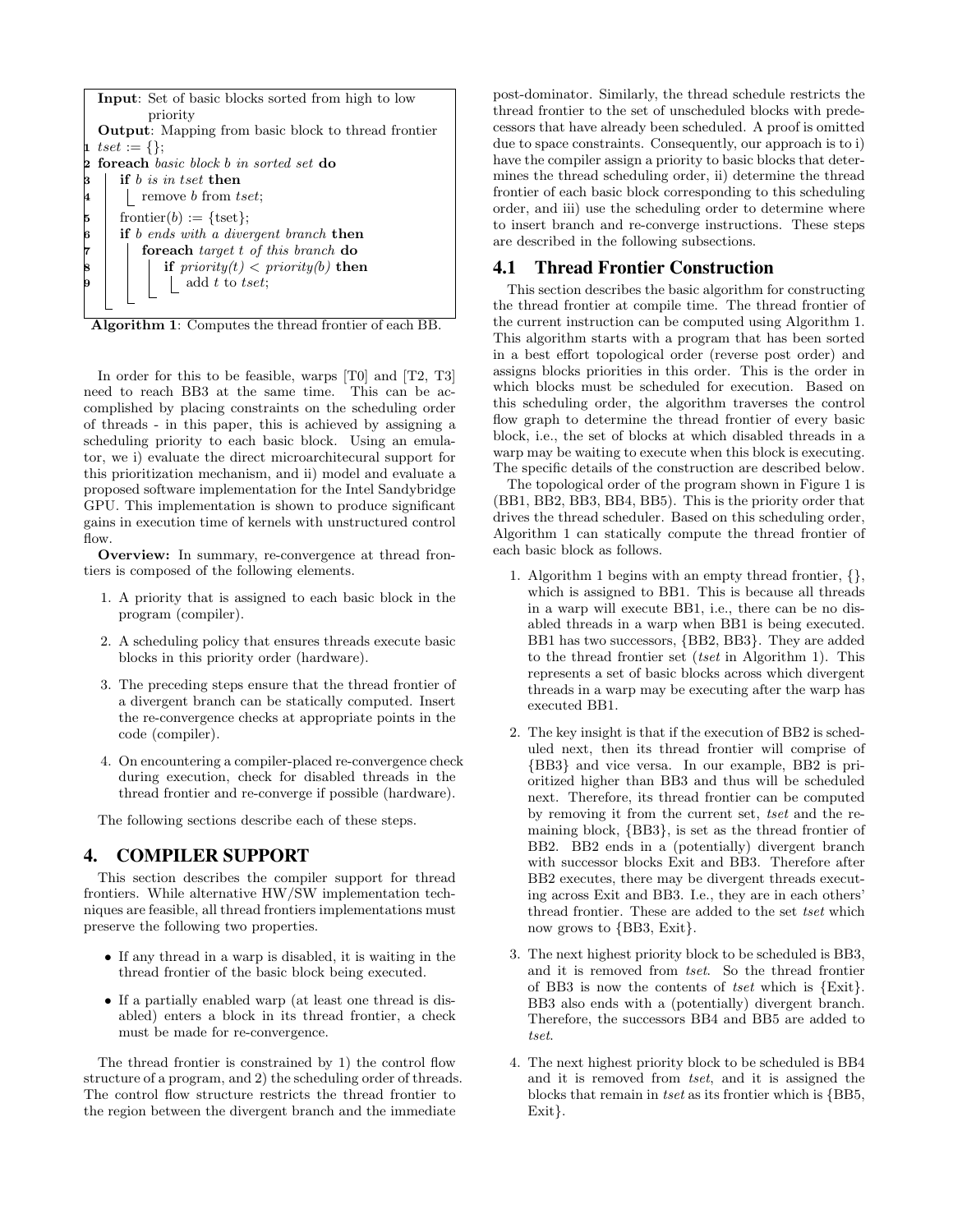

Figure 2: Interaction between re-convergence and barriers. (a) with PDOM, (b,c,d) with TF.

- 5. Finally, BB5 is removed from the list and assigned {Exit} as its thread frontier.
- 6. At the Exit block, all threads must be convergent.

In the preceding sequence of steps, at any point tset represents the set of blocks on which threads in a warp may be waiting to execute. Picking one basic block from tset places the remaining blocks in its thread frontier. This order in which blocks are picked from tset is the priority order in which blocks are executed and which is enforced by the thread scheduler. Consequently, at runtime when a basic block is being executed, we can ensure that threads can only be waiting on basic blocks in its thread frontier.

Finally, the placement of re-convergence checks becomes straightforward. On a branch, re-convergence checks are placed for all basic blocks that are in the thread frontier of the source block. To conclude the preceding example, checks for re-convergence are added to the branches BB2→BB3 and BB4→BB5 because the targets are contained within the thread frontier of the respective source block.

#### 4.2 Analysis

This section examines some consequences of implementing thread frontier (TF) on commodity GPUs e.g., Intel's SandyBridge as opposed to native hardware support we advocate in Section 5. We also examine additional requirements created by the placement of barriers and potential overheads of thread frontiers

#### *Interaction With Barriers.*

Barriers are problematic because most GPUs do not support normal MIMD barrier semantics (i.e. threads execute independently until all threads reach a barrier) when a divergent warp encounters a barrier. Rather than suspending the current set of active threads and switching to another set of disabled threads, most GPUs (Sandybridge, Fermi, etc) simply suspend the entire warp [8]. This prevents these GPUs from correctly executing programs where re-convergence does not occur before the barrier is encountered. To the best of our knowledge, the CUDA programming manual indicates correct barrier semantics correspond to how the program could be realized on a MIMD processor and do not require barrier placement accommodate current hardware implementations on GPUs with SIMD data paths.

Unstructured control further complicates this problem for PDOM. It creates situations where deadlocks occur not because threads cannot re-converge before a barrier, but because the barrier is placed before the immediate post-dominator. Consider the example in Figure 2 a), where basic block labels correspond to priorities (e.g. BB0 has the highest priority). In this example, which may correspond to a situation where an exception could be thrown before a barrier, threads T0 and T1 diverge at the first block and can re-converge at BB3, which allows them to encounter the barrier in lock-step. The presence of a barrier in BB3 may be considered an assertion by the programmer that either zero or all threads within the CTA will evaluate the condition in BB0 uniformly. However, the immediate post-dominator is placed at BB4. This causes the threads to encounter the barrier one at a time, even when the exception is not thrown, creating a deadlock as shown in Figure 2 a). This example would not deadlock on MIMD hardware. On SIMD hardware, this problem is avoided by re-converging at thread frontiers as shown in Figure 2 b).

Figures 2 c) and 2 d) show that care must also be taken when using re-convergence at thread frontiers for programs with barriers. Figures 2 c) shows two threads, T0 and T1, that execute in a loop where priorities have been assigned incorrectly. T0 takes path (BB0, BB1, BB2, BB0, BB1) and T1 takes the path (BB0, BB1, BB3, BB2, BB0, BB1). In this case, T1 will stall on BB3 because it has lower priority than BB2, and T0 will encounter BB1 without re-converging again. Figure 2 d) shows a new assignment of priorities to blocks that avoids the problem.

In general, re-convergence at thread frontiers can ensure correct barrier semantics for all programs by giving blocks with barriers lower priority than any block along a path that can reach the barrier. This occurs because all paths that can reach the barrier will be scheduled before the barrier.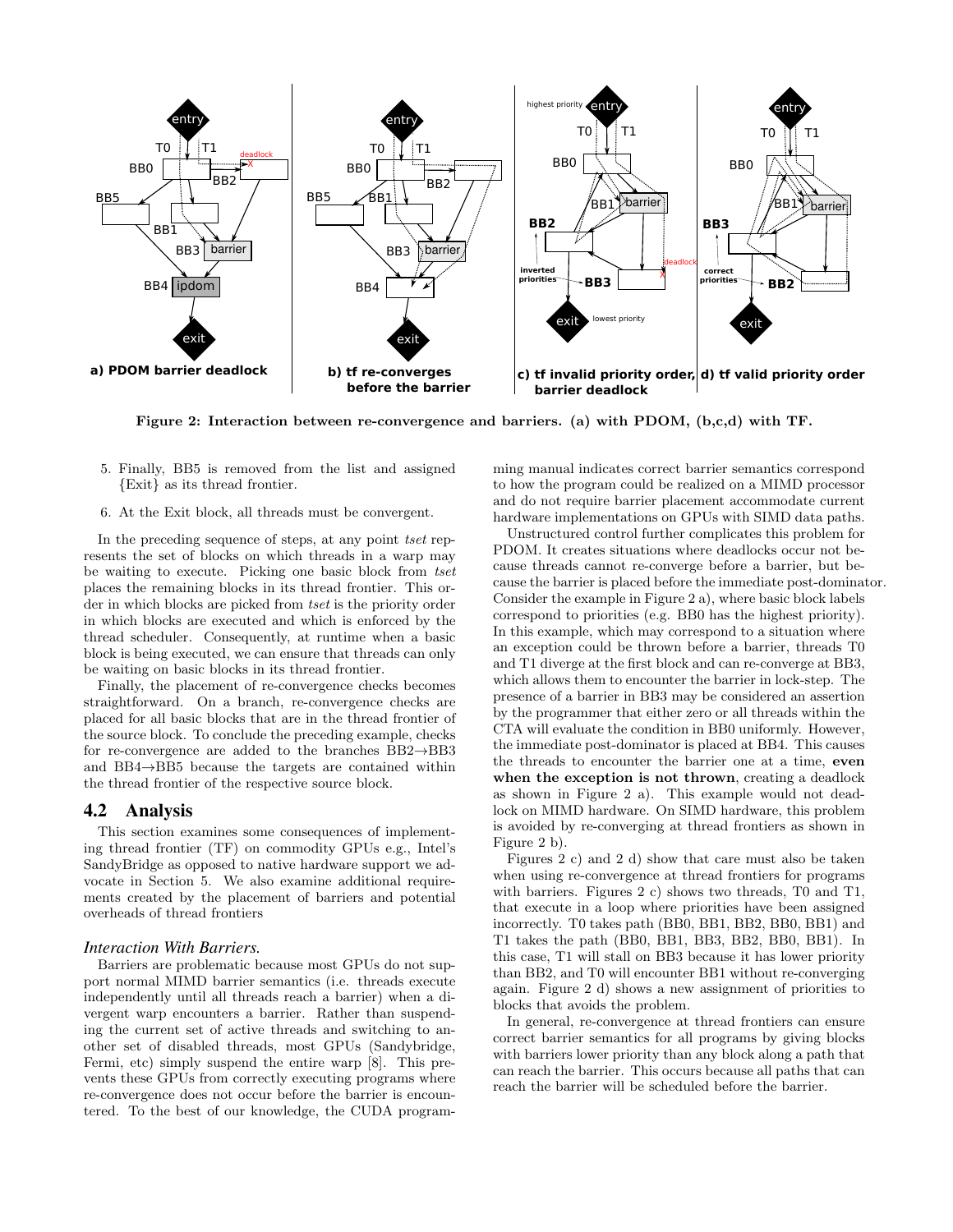

Figure 3: Thread frontiers of a control-flow graph (on the left) showing conservative branches as dotted edges (on the right).

#### *Conservative Branches.*

A core requirement of re-convergence techniques based on thread frontiers is hardware or compiler support for explicitly checking for stalled threads in the thread frontier. For example, consider the case depicted in Figure 3. In this example, basic blocks are assigned priorities according to their ID. So BB0 has the highest priority and BB7 has the lowest. Consider the case where there are two threads, T0 and T1. T0 takes the path (BB0, BB1, BB2, BB4, BB7) and T1 takes the path (BB0, BB3, BB5, BB7). According to the block priorities, T0 should execute up to BB2 and then the scheduler should immediately switch to T1 at BB3, since it is the first block with an active thread in the thread frontier. However, without support for checking the PC of all disabled threads, it is not possible to determine whether or not there are threads waiting at BB3. In this case, it may be necessary to jump to BB3 and then execute a series of instructions for which all threads are disabled until T0 is encountered again at BB4. This case is referred to as a conservative branch, and it can potentially degrade the performance of thread frontier schemes without hardware support for determining the PC of the next disabled thread. For GPUs without this hardware support the performance degradation of executing instructions that are effectively no-ops may counteract any potential benefits gained from re-converging before the immediate post-dominator. This case only occurs for the Intel Sandybridge GPU, and the experimental evaluation section of this paper explores it in detail.

# 5. HARDWARE SUPPORT

At this point, the compiler has determined the basic block priorities and the thread frontier of each basic block and accordingly has inserted instructions to check for re-convergence. Hardware support for re-convergence at thread frontiers includes the following requirements:

- Requirement 1: Implementation of basic block priorities
- Requirement 2: Using block priorities to schedule threads on a divergent branch - a thread is assigned the priority of the block it is to execute.
- Requirement 3: Checking for stalled threads waiting in the thread frontier (alternative software implementation can use conservative branches)

Implementing the third requirement using straightforward implementations of the first two require fully associative comparisons and reduction trees to implement in hardware. The second requirement can be achieved in part by using branch instructions that encode the preferred directions since block priorities are statically determined. However, in general correctness requires that on encountering a divergent branch the hardware scheduler uses priorities according to the following rules:

- 1. Branches to a block with higher priority than the current block proceed normally.
- 2. Branches to a block with lower priority than current block instead branch to the basic block in the branch's thread frontier with the highest priority.

The preceding scheduling rules ensure that the warp is always executing the highest priority block. Note that all disabled threads will be waiting in the thread frontier of the current warp.

While custom support would be the natural implementation vehicle, thread frontiers can be implemented on existing GPUs that support some reduced (from a thread frontiers perspective) functionality. This section begins with baseline hardware support that is already available in the Intel Sandybridge GPU [7], and an associated possible thread frontiers implementation. The next section details native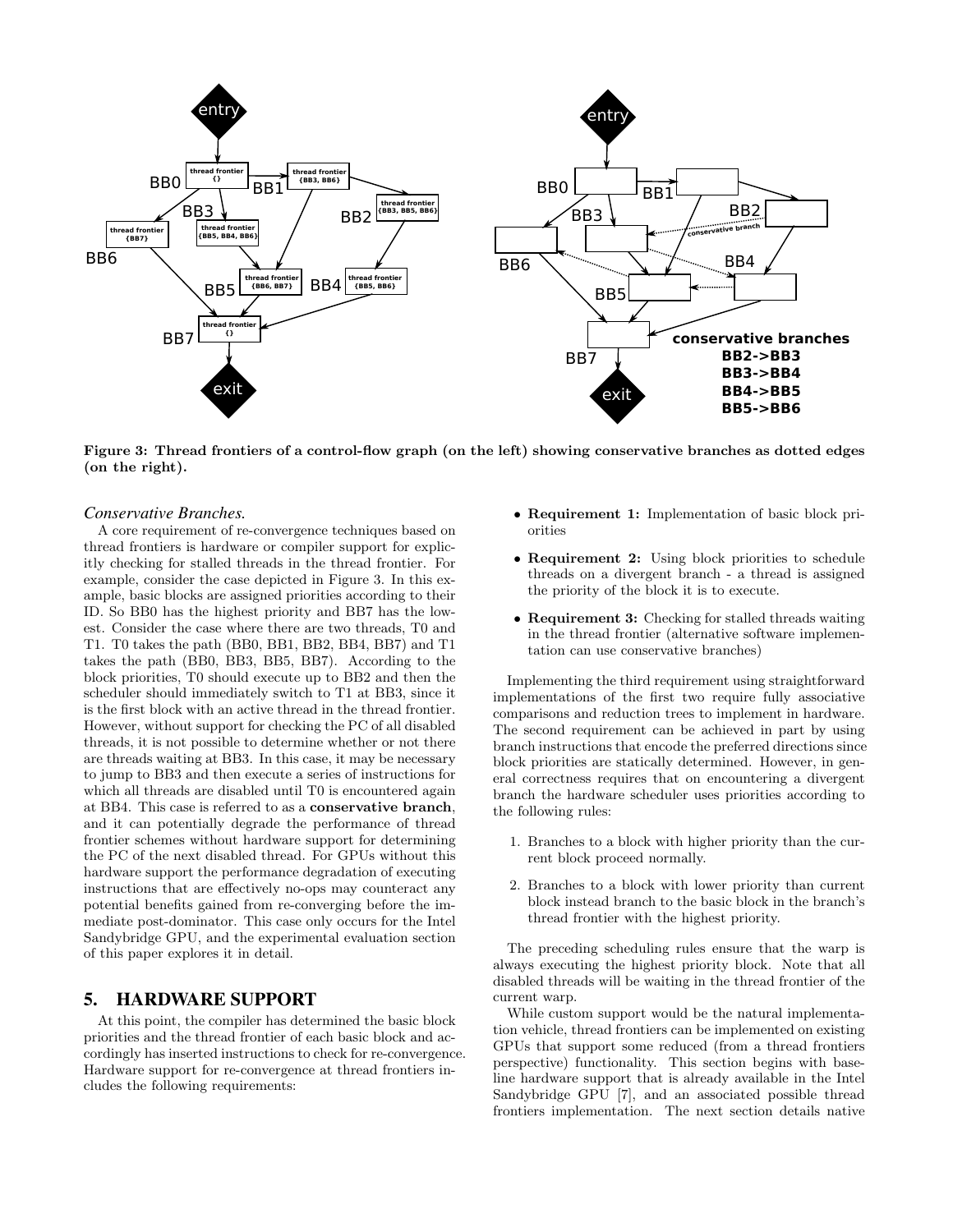

Figure 4: Example execution using thread frontiers on Sandybridge and Sorted Stack hardware.

hardware support we would envision. These hardware extensions are less complex in terms of power and area than those implemented in Sandybridge, while still including all three necessary capabilities.

## 5.1 Sandybridge - PTPCs

This section describes how thread frontier re-convergence can be implemented entirely as a compiler transformation on an existing commodity SIMD processor, specifically the GPU included in the Intel Sandybridge processor. The first issue concerns how block priorities can be implemented (Requirement 1). In this case, we use the block PC to represent its priority. After the priority of a block is computed as described in Section 4.1, we create a layout of the code such that the PC of the block can be used as its priority, i.e., the PCs of each block have relative values that are in the same order as block priorities. For example, if Block BB1 has a higher priority than BB2, the PC of the first instruction in BB1 is lower than the PC value of the first instruction in BB2. Note that this use of code layout is merely an optimization to use this GPU and not an inherent requirement for thread frontiers.

As indicated in the Sandybridge Programmer's Reference Manual, Sandybridge includes per-thread program counters (PTPCs) that are used to selectively enable or disable threads in the same warp [7]. The manual states that a write-enable predicate is computed for all instructions by comparing the PTPC of each thread against the warp's PC every cycle. If they match then the instruction executes, otherwise the thread is disabled and the instruction does not produce a result. Branch instructions (continue, and if) are available for evaluating a condition setting the PTPCs to a target, and then setting the warp PC to either another target or the fall-through path depending on type of branch. These instructions can be used to implement thread frontiers for backwards branches (using the if instruction) and forward branches (using the continue instruction) (Requirement 2). The major limitation of the hardware support in Sandybridge is that there is no support for detecting the block with the highest priority and at least one active thread. This forces the compiler to conservatively issue branches to the highest priority block in the frontier regardless of where

threads may actually be waiting (Requirement 3).

The left section of Figure 4 shows an example of the application in Figure 1 executing on Sandybridge.

# 5.2 Native Implementation - Sorted Stack

Computing the highest priority block of any disabled thread (the one with the minimum PC) is potentially a very expensive operation to perform in hardware. Given a hypothetical GPU with 32-lane SIMD pipelines, computing the minimum PC of one thread mapped to each lane could be accomplished using a 32-input reduction tree of comparators and muxes. However, straightforward implementations would require approximately 64 32-bit comparators and 2 input 32-bit muxes.

A potentially more efficient implementation is based on the idea of maintaining information about the set of basic blocks (and their PCs) on which threads are waiting to execute. In general, the size of the required data structure would be equal to the largest thread frontier. Further, since the blocks in a thread frontier have a priority order in which they are scheduled for execution the data structure can be organized as a stack with the highest priority block (and its threads) occupying the top of the stack. Therefore we propose the use of a stack of predicate registers.

Now consider the problems of i) checking for re-convergence and ii) determining the set of disabled threads with the minimum PC. For i) re-convergence would always occur, if at all, with the first entry on the stack (the highest priority block in the thread frontier), which would require a single comparator between the current PC (when using PCs as priorities) and that of the first entry. For ii) this set of threads would always correspond to the first entry on the stack, so no additional hardware would be required. The most difficult problem with this approach is actually maintaining a sorted stack with the goals of minimizing hardware power and area, as well as supporting fast push and pop operations.

The approach that is proposed and evaluated in this paper is based on an empirical observation that the number of unique entries in such a stack is never greater than three in real workloads, even for a simulated SIMD processor with infinite lanes. This approach implements the stack as an SRAM or register file with one entry for each SIMD lane,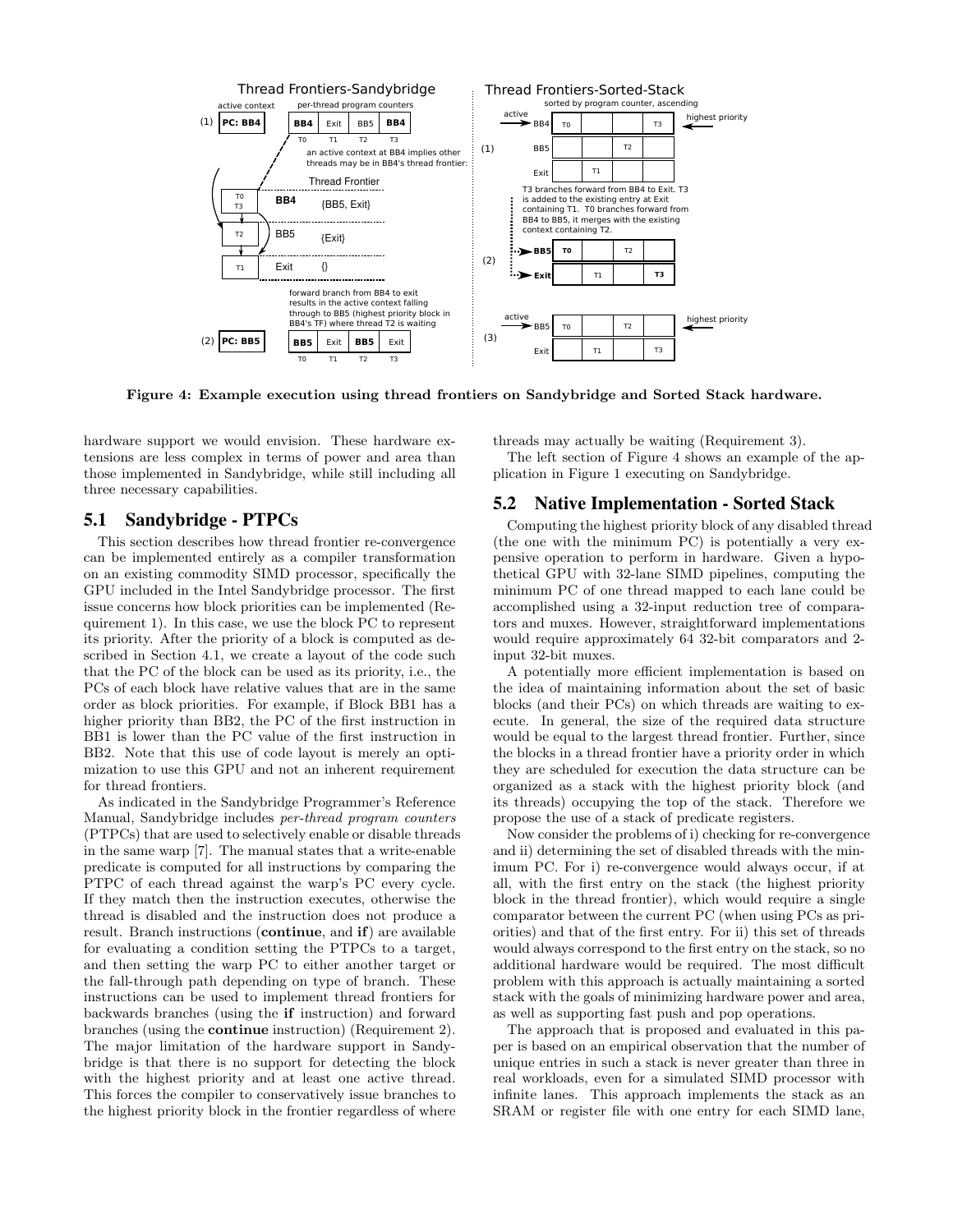where each entry contains a program counter and a predicate register with one bit for each lane. A linked list containing pointers to corresponding entries in the predicate stack enables efficient sorting by block priority without exchanging activity masks. For divergent branches, a new entry is created and inserted in-order into the stack. This is accomplished by first comparing the entry's PC against the first entry in the list and either i) combining the predicate masks using a bitwise-or operation if the PCs match, ii) inserting the new entry if the current entry's PC is greater, or iii) moving on to the next entry if the current entry's PC is less. Assuming that this operation can be performed in a single cycle, this approach will require at most one cycle for each SIMD lane and at best one cycle if the first entry is selected. The right section of Figure 4 shows an example of the application in Figure 1 executing using this scheme. The performance of this scheme is further explored in Section 6.

## 6. EXPERIMENTAL EVALUATION

This section evaluates the performance of techniques using thread-frontiers over a set of unstructured CUDA applications.

## 6.1 Applications

Seven existing CUDA applications were found to experience dynamic code expansion due to unstructured control flow. They were assembled together into an unstructured benchmark suite that is examined in detail in the performance evaluation section and listed as follows here:

Mandelbrot from the CUDA SDK computes a visualization of the mandelbrot set. The kernel partitions a complex cartesian space into pixels and assigns several pixels to each thread. The unstructured control flow comes from early exit points in the inner loop, where either the next pixel is chosen or the next iteration for the current pixel is begun. Pathfinding [9] performs multi-agent path planning by exploring multiple paths in parallel. The code makes heavy use of conditional tests nested inside loops with early exit points, creating unstructured control flow. GPU-Mummer [10] performs DNA sequence alignment using suffix tree searches. Unstructured control flow arises from the traversal over the suffix tree, where the suffix links represent interacting edges. It is worth noting that this is the only application that uses gotos. Photon-Transport [11] models the movement of photons through materials such as tissues, blood, or water. The stochastic nature of the test creates data dependent control flow, and the use of break/continue statements inside of conditional tests creates unstructured control flow. Background subtraction [12] is an application that uses the extended gaussian mixture model to partition foreground objects out from background objects in a video. Compound conditions in this application create short-circuit branches and early loop exit points create interacting out-edges.

MCX [13] is another medical imaging application that focuses on the efficient implementation of a random number generator that feeds a stochastic model. Unstructured control flow is used in very long sequences of conditional expressions (9 or more terms) embedded in loops with early return points. CUDA Renderer [14] is a ray tracing program written in CUDA where each pixel is assigned to a thread and traverses a bounding volume hierarchy. The author used template meta-programming to inline a 32-level recursive function, each level containing short circuit branches and

| Application                  | Copies<br>Forward | Copies<br>Backward | Cut Transformations | $(\%)$<br>Expansion<br>Code | Size<br>Ë<br>Avg | Size<br>Ë<br>Max | Points<br>Join<br>Ë | $_{\rm Points}$<br>Join<br><b>NOUA</b> |
|------------------------------|-------------------|--------------------|---------------------|-----------------------------|------------------|------------------|---------------------|----------------------------------------|
| short-circuit                | 12                | $\overline{0}$     | $\mathbf{0}$        | 390%                        | 1.0              | $\overline{2}$   | 14                  | $\mathbf{1}$                           |
| exception-loop               | $\overline{1}$    | $\overline{0}$     | $\overline{1}$      | 13.7%                       | .77              | $\overline{2}$   | 7                   | $\overline{1}$                         |
| $exc$ <sub>eption-call</sub> | $\overline{2}$    | $\overline{0}$     | $\overline{0}$      | 81.8%                       | 1.1              | $\overline{2}$   | 10                  | $\overline{2}$                         |
| exception-cond               | 1                 | $\overline{0}$     | $\overline{0}$      | $0.44\%$                    | .77              | $\overline{2}$   | $\overline{6}$      | $\overline{1}$                         |
| mandelbrot                   | $\mathbf{1}$      | $\overline{0}$     | $\overline{0}$      | 11.7%                       | 2.3              | 5                | 38                  | 12                                     |
| gpumummer                    | 36                | $\overline{0}$     | $\overline{0}$      | 122%                        | 3.6              | 8                | 11                  | 7                                      |
| path-finding                 | $\overline{2}$    | $\overline{0}$     | $\overline{0}$      | $9.89\%$                    | 3.1              | 7                | 22                  | 13                                     |
| photon-trans                 | 35                | $\overline{0}$     | $\overline{0}$      | 13.6%                       | 16               | 33               | 101                 | 100                                    |
| background-sub               | $\overline{8}$    | $\overline{0}$     | $\overline{0}$      | 7.63%                       | 2.7              | 6                | 29                  | 14                                     |
| mcx                          | 1433              | $\overline{0}$     | 18                  | 97.4%                       | 4.3              | 8                | 71                  | 34                                     |
| raytrace                     | 179               | $\overline{0}$     | 943                 | 58.9%                       | 4.9              | $\overline{8}$   | 134                 | $\overline{33}$                        |
| optix                        | 22                | $\overline{0}$     | 22                  | 29.0%                       | 4.3              | 7                | 18                  | 9                                      |

Figure 5: Unstructured application statistics.

early return points. Optix [15] is an interactive real-time ray tracing engine. This application is unique because it is not written in CUDA. Rather, it uses a just-in-time PTX compiler to insert user-defined shaders into a larger ray tracing engine that performs the ray traversal over the acceleration structure, periodically calling back into the user-defined shaders. The final PTX program is loaded by a custom runtime that interacts directly with the NVIDIA driver to setup and execute the kernel. Like the CUDA Renderer, programs contain unstructured control flow in the scene graph traversal, as well as in the callbacks to the user-defined shaders, which are inlined. Microbenchmarks were also written to stress the performance of the re-convergence mechanism using different styles of unstructured control flow. The shortcircuit benchmark simulates an object oriented program that makes a divergent virtual function call to one of several possible functions. Some of these functions make another call to a shared second function. The second benchmark makes heavy use of short circuit branches. The final three microbenchmarks contain code which may throw exceptions from within conditionals, loops, and nested function calls. Executions of these benchmarks do not result in exceptions being triggered, but their presence impacts the location of PDOM reconvergence and thus causes dynamic code expansion of GPU kernels.

## 6.2 Methodology

The Ocelot open source compiler infrastructure [16] was used to implement compiler support for thread frontiers. Ocelot generates code in NVIDIA's parallel thread execution (PTX) 2.3 virtual ISA. The Ocelot PTX emulator was modified to emulate the hardware support found in Intel Sandybridge and the extensions proposed in Section 5.2. A Sandybridge emulator was used for this evaluation rather than prototypes running on native hardware due to the lack of a public domain assembler and driver interface for launching compute binaries. An architecture model derived from the Intel GEN6 programmer reference guide [7] was used as a basis for our emulator support. NVCC 4.0 was used as the front-end compiler and Ocelot 2.2.2431 was used as the back-end code generator and GPU emulator. Ocelot's trace generator interface was used to attach performance models to dynamic instruction traces produced by the emulator. Since these performance models are deterministic, all results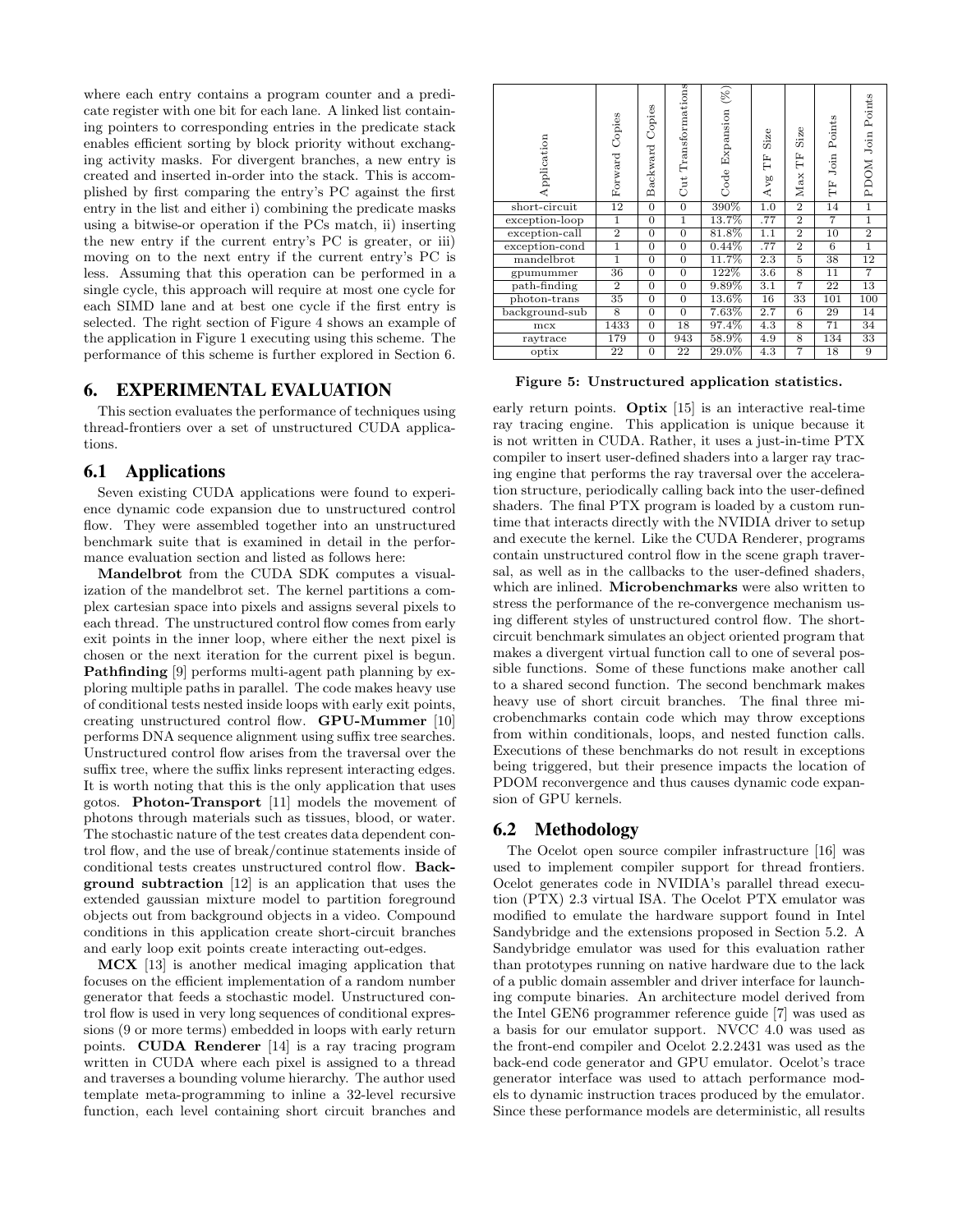

Figure 6: Normalized dynamic instruction counts.

are reported directly rather than as sampled statistics from a real system. Three sets of results are presented: application static characteristics, application dynamic characteristics, and evaluation of new language features (exceptions and virtual functions).

In the context of these experiments, TF-STACK refers to re-convergence at thread frontiers using the stack based hardware described in Section 5, **TF-SANDY** refers to reconvergence at thread frontiers using the modeled Sandybridge GPU, PDOM refers to re-convergence at the immediate post dominator, and STRUCT refers to applying a structural transform to remove all unstructured control flow and then execution using PDOM.

## 6.3 Application Static Characteristics

This section focuses on static characteristics of applications which are summarized in Table 5.

#### *Experiment: Transformation to Structured Form.*

This experiment applies the techniques described by Wu et at. [4] that extends Zhang and Hollander's three structural transforms to convert unstructured CFGs to structured CGFs. The table records the number of times each transform was applied and the dynamic code expansion that resulted. The former loosely corresponds to the number of interacting branches (causes of unstructured control flow).

#### *Experiment: Thread Frontier Size.*

The next experiment measures the minimum, maximum, and average thread frontier size for each basic block in the program. On average the thread frontier of a divergent branch is relatively small, containing only 2.55 blocks in the program where divergent threads could be executing. Photon transport is an outlier. There are 16.24 blocks in the thread frontier of the average divergent branch, up to 33 in the worst case. This implies that the structure of the CFG includes a large degree of fan out through many independent paths before they are finally merged back together.

#### *Insight: Small Stack Size.*

The fact that the average and maximum thread frontiers are relatively small indicates that the warp context stack will usually only have a few entries active. This can be leveraged in the hardware optimization process to devote more hardware resources to the management of the first few entries. For example, only the first few entries can be cached on-chip and the remaining entries can be spilled to memory. Alternatively, fully associative lookups can be avoided in the common case by only checking the first few entries before moving on to the remaining entries.

#### *Experiment: Re-convergence Points.*

The final experiment measures the number of re-converge (join) points in the program (see Table 5). These re-converge points represent opportunities for joining divergent threads back together. In all cases, there are more re-converge points for thread frontiers than for PDOM. By definition, these occur earlier than in PDOM. Except for Photon-Transport, most applications have 2-3x more re-converge points using thread frontiers.

## 6.4 Application Dynamic Characteristics

The next set of experiments examines the dynamic behavior of the four re-convergence schemes. It begins with the CUDA applications and follows with the microbenchmarks.

## *6.4.1 CUDA Applications*

#### *Experiment: Dynamic Instruction Counts.*

Dynamic Instruction Counts are a good measurement of the benefit of a re-convergence technique because it captures the number of instructions that are redundantly ex-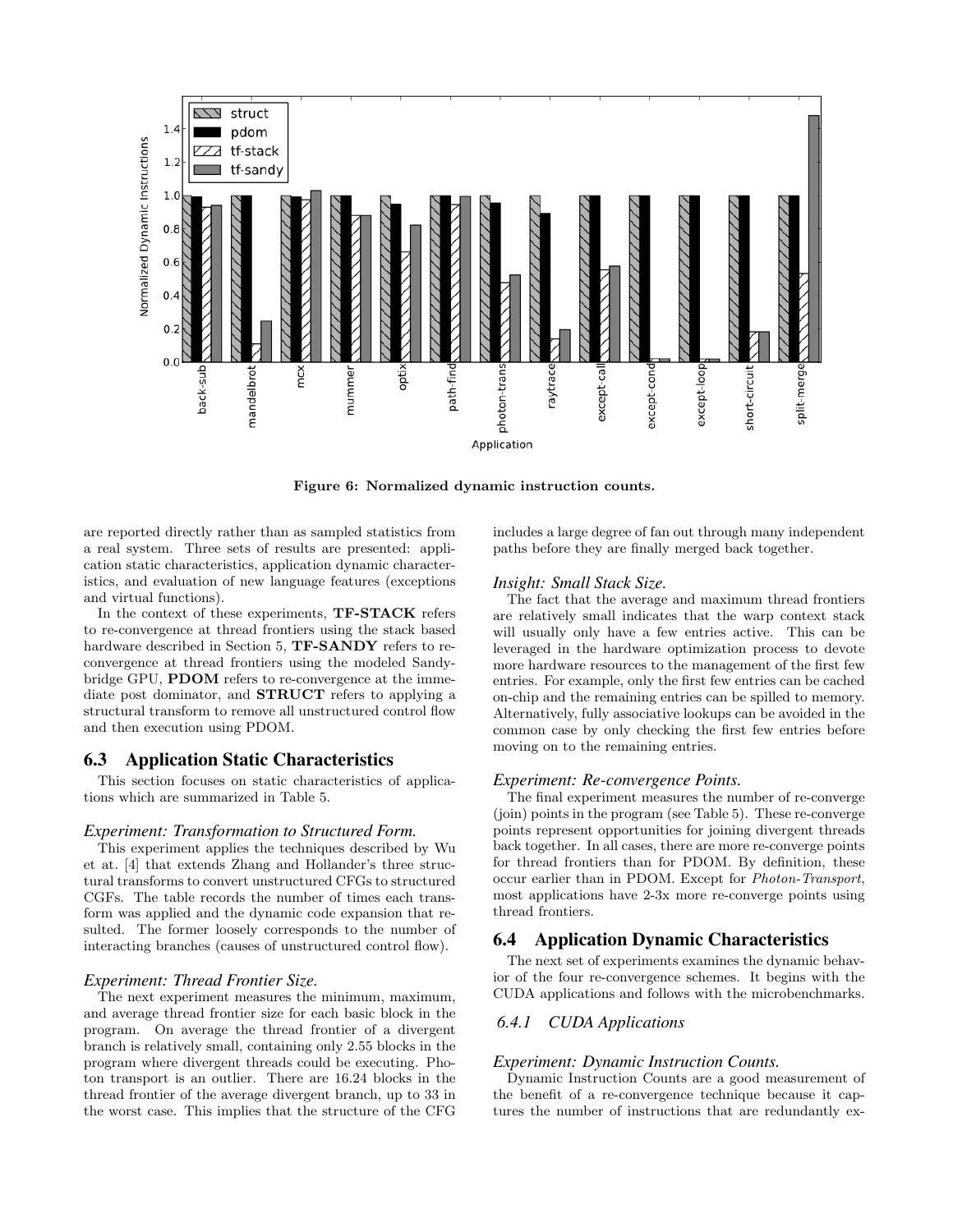

Figure 7: Activity Factor - the percentage of active threads per warp.

ecuted by multiple threads. Figure 6 shows the dynamic instruction counts for each of the unstructured benchmarks. All of the applications execute the fewest dynamic instructions using TF-STACK, with individual reductions ranging from 1.5% for MCX to 633% for CUDA Renderer. In general, STRUCT performs the worst, although it executes at most 5.63% more instructions than PDOM for the Optix benchmark. For TF-SANDY some of the benefits of early re-convergence are offset by the overheads of conservative branches. In the MCX application, these overheads actually cause a 3.8% slowdown compared to PDOM. Overall, the thread frontier techniques are significantly faster than the structural transform or immediate post-dominator applications when executing unstructured applications.

#### *Experiment: Activity Factor.*

Activity Factor is a measurement of SIMD efficiency defined by Kerr et al. [17]. It is defined to be the ratio of active threads in a warp to total threads in a warp, assuming an infinitely wide SIMD machine. It is a measure of the impact of divergent control flow on hardware utilization. Figure 7 shows the activity factor of each of the benchmarks. Several of the applications have activity factors of less than 20%, indicating a high degree of control flow divergence. In general, applications with a very low activity factor experience the greatest improvements with TF-STACK, whereas applications like path-finding that already have a high (80%) activity factor have little room for improvement. This suggests that thread frontier re-convergence will be the most beneficial to applications that experience significant branch divergence when executing on SIMD GPUs.

#### *Experiment: Memory Efficiency.*

Memory Efficiency is a measurement of memory access coalescing. It is defined as the average number of transactions required to satisfy a memory operation executed by all threads in a warp. Ideally, only one transaction is required if all threads in the warp access uniform or contiguous addresses. However, as an access becomes less coalesced, with different threads accessing non-contiguous addresses, more transactions are required to satisfy the request, placing greater demands on the memory subsystem. Figure 8 shows the memory efficiency for each of the unstructured applications.



Figure 8: Memory Efficiency - the inverse of the average number of transactions required to satisfy a memory operation for a warp.

#### *Insight: Memory and SIMD Efficiency.*

These results suggest that the improvements in SIMD efficiency gained from early re-convergence at thread frontiers also improve memory efficiency. Threads that diverge and then make memory accesses will always issue multiple memory transactions. Allowing threads to execute in lock-step more frequently provides additional opportunities for coalescing accesses from multiple threads into a single transaction.

#### *6.4.2 New Application Features*

The purpose of the experiments in this section is to explore desirable new language semantics that are not widely used in existing GPU workloads with the expectation that significantly increasing their efficiency may make their use in performance sensitive applications acceptable.

#### *Experiment: Divergent Function Calls.*

This experiment examines the case where each thread in warp executes a different function (via a function pointer), resulting in full divergence. Then, in the body of each function, some threads call the same shared function. The immediate post-dominator of this code will be at the return site of the first function call, serializing execution through the shared function. The split-merge application in Figure 6 shows that TF-Stack is able to re-converge earlier and execute the shared function cooperatively across several threads.

#### *Insight: Unstructured Call Graphs.*

The modular decomposition of an application into libraries with commonly used functions introduces unstructured control flow in the program call graph. As GPU applications evolve to include more function calls, the problem of branch divergence and re-convergence will expand beyond the program control flow graph to the program call graph. In this new regime, the prevalence of library routines such as operations on STL containers will lead to increased opportunities for re-convergence that can be leveraged by tracking thread frontiers.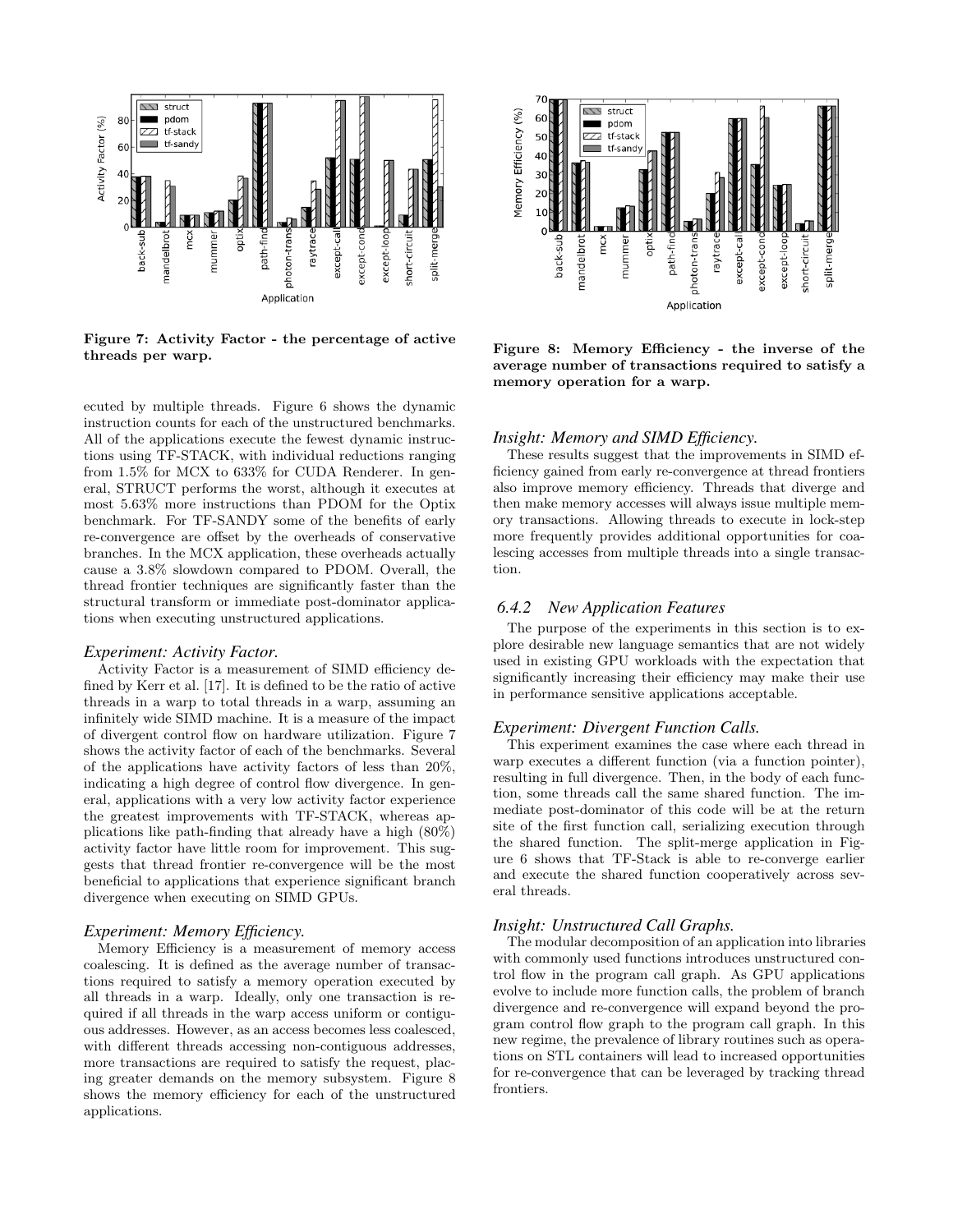#### *Experiment: Exceptions.*

The next example explores the performance of an application that makes heavy use of try-catch style exceptions. As CUDA does not currently support  $C++$  try/catch style exceptions, they are implemented in this example directly using goto statements. Three microbenchmarks are considered. *Exception-call* throws an exception from within a divergent function call, exception-cond throws an exception from within a divergent conditional statement, and exceptionloop throws an exception from within a divergent loop. Exceptions prevent re-convergence before the catch block using PDOM because control can transfer to it immediately, skipping the function exit block, loop exit block, or end of the conditional statement. Figure 6 shows that TF-Stack suffers no performance degradation in these cases. It is also interesting to note that merely including throw statements degrades the performance of PDOM, even if they are never encountered at runtime. The reason is that the unstructured control flow forces part of the code in the try block to run multiple times if PDOM is used. Thus, investing a technique such as thread frontier to support exceptions is worthwhile.

## 7. RELATED WORK

Techniques for mapping control flow onto SIMD processors date back to the first SIMD machines. ILLIAC V [18] included a single predicate register that supported unnested if-then-else conditionals and do-while loops. The CHAP [5] GPU first introduced the concept of a stack of predicate registers. The ISA is augmented with explicit control flow instructions for handling if-else-endif and do-while statements. These statements could be nested by performing push-pop operations on the stack, and many modern GPUs such as Intel Ironlake and AMD Evergreen [19] use this technique. However, this technique requires a structural transform [20] to execute programs with unstructured control flow.

Immediate post dominator re-convergence (PDOM) described by Fung et al. [6] expands on the concept of a predicate stack to support arbitrary branch instructions by placing push operations on divergent branches and pop operations on re-converge instructions. This technique simplifies the compilation process, but still leads to excessive thread serialization when executing unstructured control flow.

Recent work has focused on improving SIMD utilization and hiding latency by changing the mapping from threads to warps using dynamic warp formation [6] and allowing divergence on other high latency events such as cache misses using dynamic warp subdivision [21].

Thread block compaction [22] identifies that many of these techniques end up trading better SIMD utilization for worse memory access regularity, which actually degrades performance. The authors propose the use of a CTA-wide predicate stack to periodically synchronize threads at immediate post-dominators, and encourage lock-step execution among multiple warps. These techniques are orthogonal and complementary to thread frontiers because they all rely on PDOM for identifying re-convergence points.

Very recent work has begun to address the interaction of branch divergence and unstructured control flow. The authors of [22] augment TBC with likely convergence points (LPCs). These are locations with interacting control-flow edges in which re-convergence is probable, but PDOM results in conservative placement of re-converge instructions. This work requires additional stack entries to accommodate likely convergence points and similar hardware comparators to merge entries. LCPs are identified through either static analysis or through profiling; they have some similarities with the re-convergence points inserted at thread frontiers. However, a generic method for inserting them that handles all unstructured control flow is not presented.

A recent patent by Coon and Lindholm [23] introduces explicit break and continue instructions to handle certain classes of unstructured control flow in NVIDIA GPUs. These instructions work by distinguishing between loop exit points and other branches. When a loop exit point is encountered, it re-converges with the post dominator of the loop entry point rather than the post dominator of the last divergent branch. This allows normal branches to ignore loop exit branches when finding the PDOM. This approach is effective at certain classes of unstructured branches, but it is not generic: a jump into a loop body, a short-circuited conditional inside a loop, or another unstructured pattern would defeat it. Furthermore, this approach still requires a structural transform [20] to distinguish between loop exits and other branches, which is a high overhead algorithm.

## 8. CONCLUSIONS

Existing SIMD re-convergence mechanisms (PDOM) are efficient when executing structured control flow. However, they force unnecessary serialization when threads execute unstructured control flow. Re-convergence at thread frontiers allow a compiler to identify the earliest possible reconvergence point of any divergent branch even if it occurs in unstructured control flow. Once identified, one of several possible hardware schemes can be used to re-converge threads as they enter the frontier. This paper demonstrates that the existing hardware support used in Intel Sandybridge can be re-purposed to re-converge at thread frontiers. It also proposes new lightweight hardware support that can perform this re-convergence more efficiently. Eight existing CUDA applications are found to execute  $1.5 - 633.2\%$ fewer dynamic instructions using thread-frontiers, showing that re-convergence at thread frontiers is highly effective at mapping SIMT programs onto SIMD processors.

Additionally, several control flow patterns that were once very inefficient on SIMD processors are shown to become significantly faster using thread frontiers. Exceptions used in conditional statements, loops, or nested function calls no longer degrade performance. Warps that diverge before calling the same function can re-converge and execute that shared function in lock-step. It is our hope that this technique will make GPUs more amenable to highly unstructured applications such as scene graph traversal used in ray tracing, state machine transitions common to nondeterministic finite automata, or traversals of highly unstructured data structures such as grids or graphs with datadependent split and join points.

## 9. ACKNOWLEDGEMENTS

The authors are grateful to Tor Aamodt, Nathan Clark, Wilson Fung, and Norman Rubin for discussions leading to the refinement of Thread Frontiers, and to the anonymous reviewers for their particularly insightful suggestions. This research was supported in part by NSF under grants IIP-1032032, CCF-0905459, by LogicBlox Corporation, and equipment grants from NVIDIA Corporation.